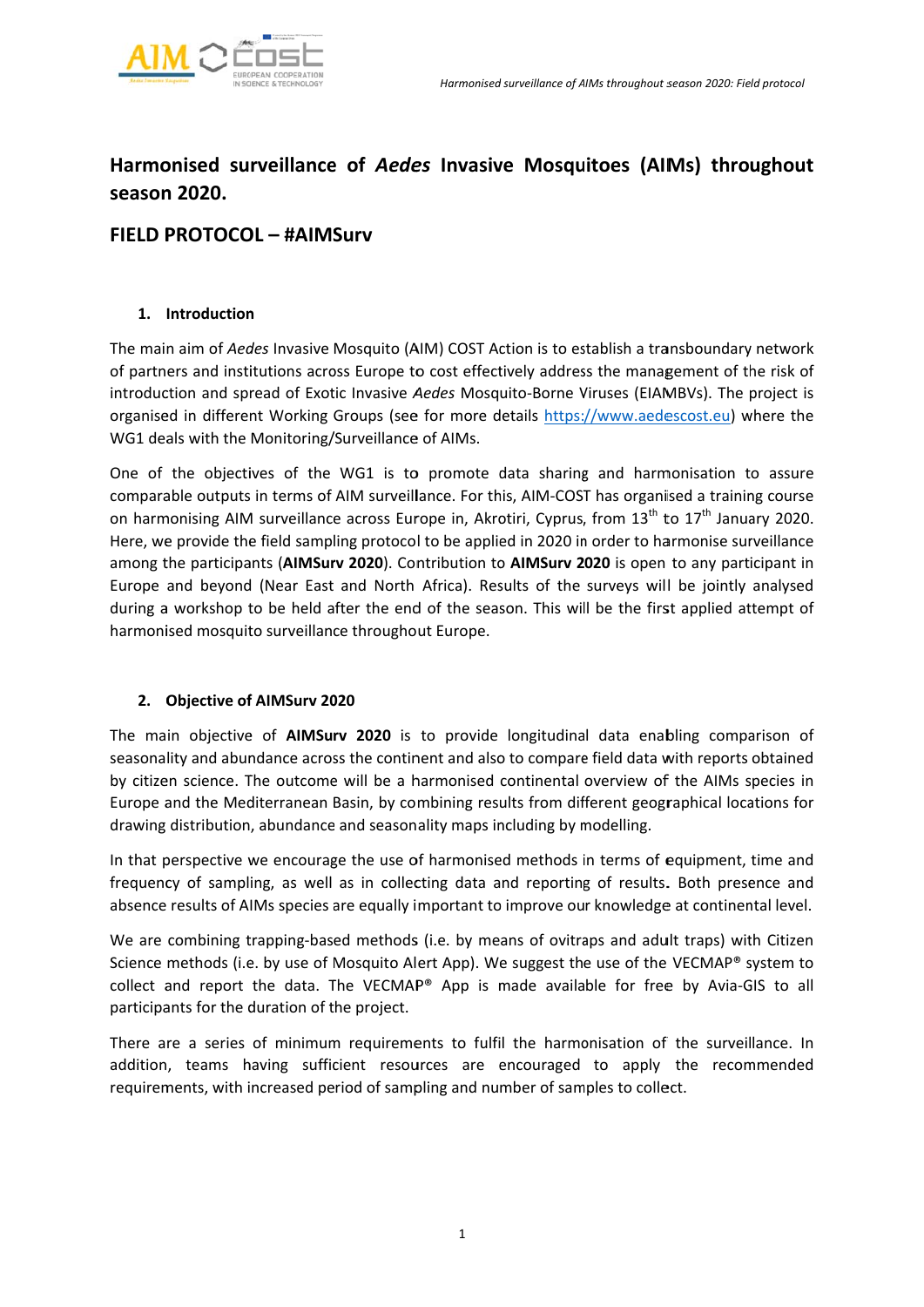

# 3. Methodology

### Summary

## Minimum requirements:

- Survey of 3 sites with 5 ovitraps per site, biweekly, over 3 months that must include the populations' peak

# Recommended:

- Survey more sites sharing similar or different environment, with 5 ovitraps on each, weekly, over the whole season (including start, peak and end of the mosquito season)

- Add also one adult trap BG-Sentinel™ trap baited with BG-Lure™ and CO<sub>2</sub> per site, for one trap/night per week

- Complement with a Citizen Science survey

- Use of VECMAP® to report the data

Hereafter are listed the general requirements. Practical details are given in Annex 1.

#### $3.1$ **Minimum requirements**

#### **Traps**  $\bullet$

- Density of 5 ovitraps per location with 15 to 100 m of distance between each of the traps, on a minimum of 3 locations, distant by 10 Km or (better) more; The sampling locations should share similar environment, e.g. garden of single family houses in residential urban/peri-urban areas, public parks near residential areas, recreational areas.
- As a substrate for AIM spp. female oviposition, a wood tongue depressor  $(1.7*15 \text{ cm})$ should be used.

# **Period of sampling**

- A minimum of 3 months sampling is required, making sure that the population peak of the targeted species is included within that period (e.g. Spain: from September to November).
- This applies to ovitraps and Mosquito Alert.
- **Frequency of sampling**  $\bullet$
- Conduct sampling every two weeks during the three minimum months of sampling.
- **Parameters to record**
- Geolocation: latitude and longitude of the position of each trap; Use the decimal system (i.e. 46.759463 N, 3.568237 E) and not the degree, minutes, seconds system.
- Name of municipality/county/district (according to the country) and locality (see format in VECMAP<sup>®</sup> guidelines).
- Start and End date refer to the trapping event for which the data are reported (e.g. a period of 14 days / 2 weeks for ovitraps), in order to get, for the final analysis, numbers per trap/night.
- Land use category (see VECMAP® guidelines page 13 for possible options of the land use field).
- Trap status: report technical issues that could have influenced the trapping result (negative or not), e.g. in case of trap missing or broken, oviposition support missing, battery out, etc.
- When/where no AIM eggs are sampled or adults are caught, 0 (absences) have to be reported.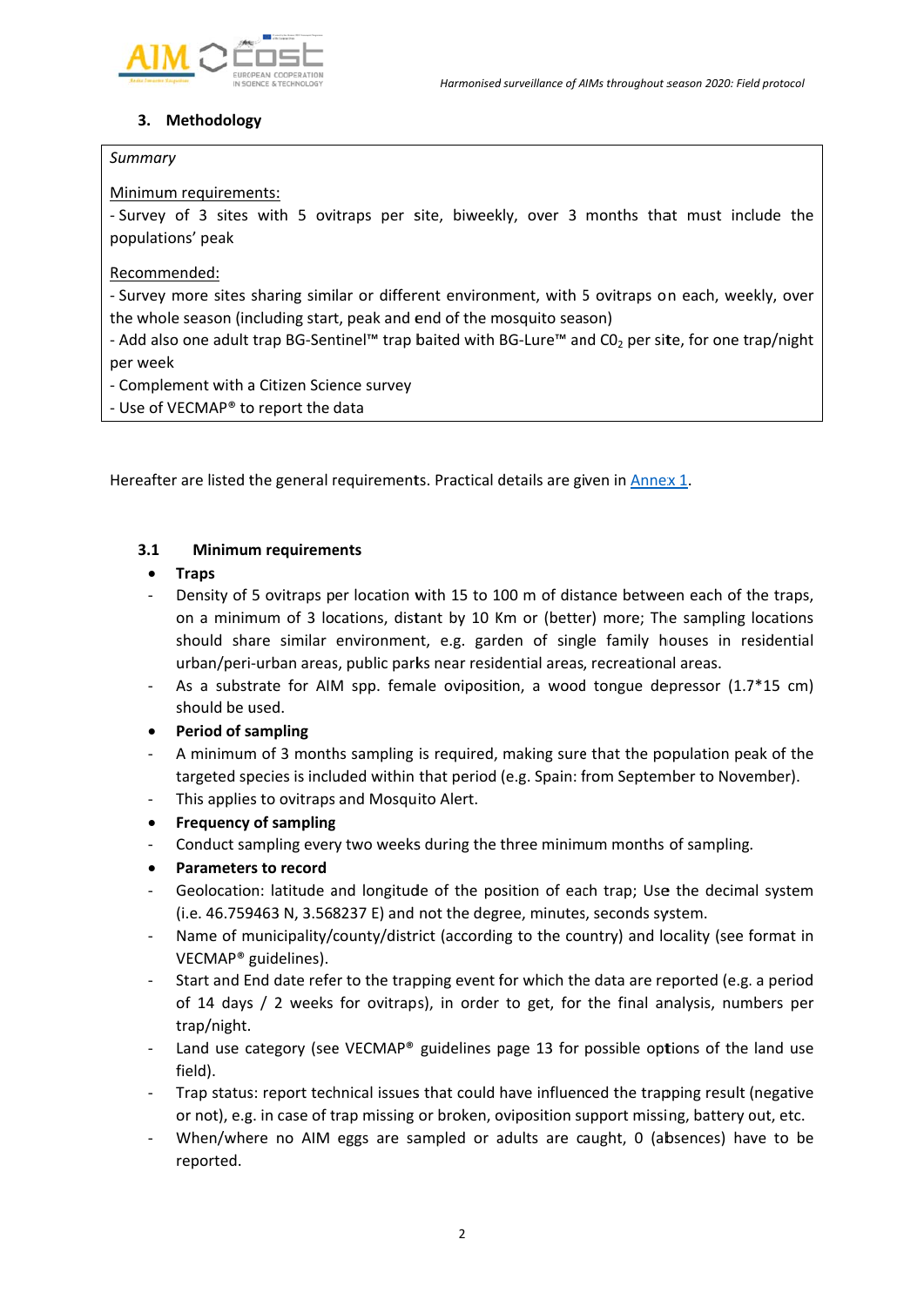

#### $3.2$ Recommended

More locations and/or prolonged sampling period and/or more frequent sampling and/or associating adult sampling.

- **Locations**
- Same density of ovitraps (5 per site) but conducted at more than 3 locations, distant as much as possible from each other to cover a wide area, at locations either sharing similar environments or showing different conditions (e.g. urban areas, rural areas, high altitude areas...).
- Adult traps can be also used, BG-Sentinel<sup>TM</sup> trap baited with BG-Lure<sup>TM</sup> and CO<sub>2</sub> is recommended as the standard; One trap-night per site per week is recommended.
- **Period of sampling**  $\bullet$
- Whole mosquito season; The period of sampling is suggested to be increased in order to ensure to record the start, the peak and the end of the population activity in each site of sampling (e.g. May - November in Central Europe).
- This applies to ovitraps, adult traps, and Mosquito Alert.
- **Frequency of sampling**  $\bullet$
- Weekly sampling during the three minimum months of sampling.
- Weekly sampling during the whole season (start-peak-end) for adults and/or eggs.
- **Parameters to record**
- Same as for minimum requirement, plus:
- Daily or weekly record of meteorological parameter (maximum, minimum, average temperature) per site, collected by using data loggers or local weather stations.
- A map showing the sampling locations (numbered) and countries' administrative units can be provided.

#### $3.3$ Processing of the samples

- Collected eggs of AIMs (or native spp., e.g. Ae. geniculatus) on oviposition support are counted.
- For every location, a sub-sample of eggs should be (a) reared to confirm species by larva/adult morphology or (b) identified by MALDI-TOF MS or other molecular method.
- A sub-sample consists of 2 out of 5 tongue depressors from one locality that could be submitted to hatching or analysis (to be done for every sampling location and sampling date).
- Ratio "Number of Aedes albopictus specimens/total number of hatched specimens" (same for all other species sampled), should be then applied for every ovitrap sample per site per date.
- Adults (BGS trap) of AIMs species to be identified by morphology, sexed and counted.
- Samples to be preserved (e.g. reared or caught adults frozen) for confirmation if needed (e.g. via molecular tools).

#### $3.4$ Data reporting

- Number of Ae. albopictus eggs (same for other species) should be reported applying the corresponding ratio after hatching or molecular identification (see section 3.3).
- A reporting form will be provided on the VECMAP® App, with data automatically uploaded to a centralised formatted data base (see section 5).
- In the case contributors cannot use the VECMAP®App, an Excel™ sheet will be provided to all participants to report the data; If reported via Excel™ sheet, the data can be entered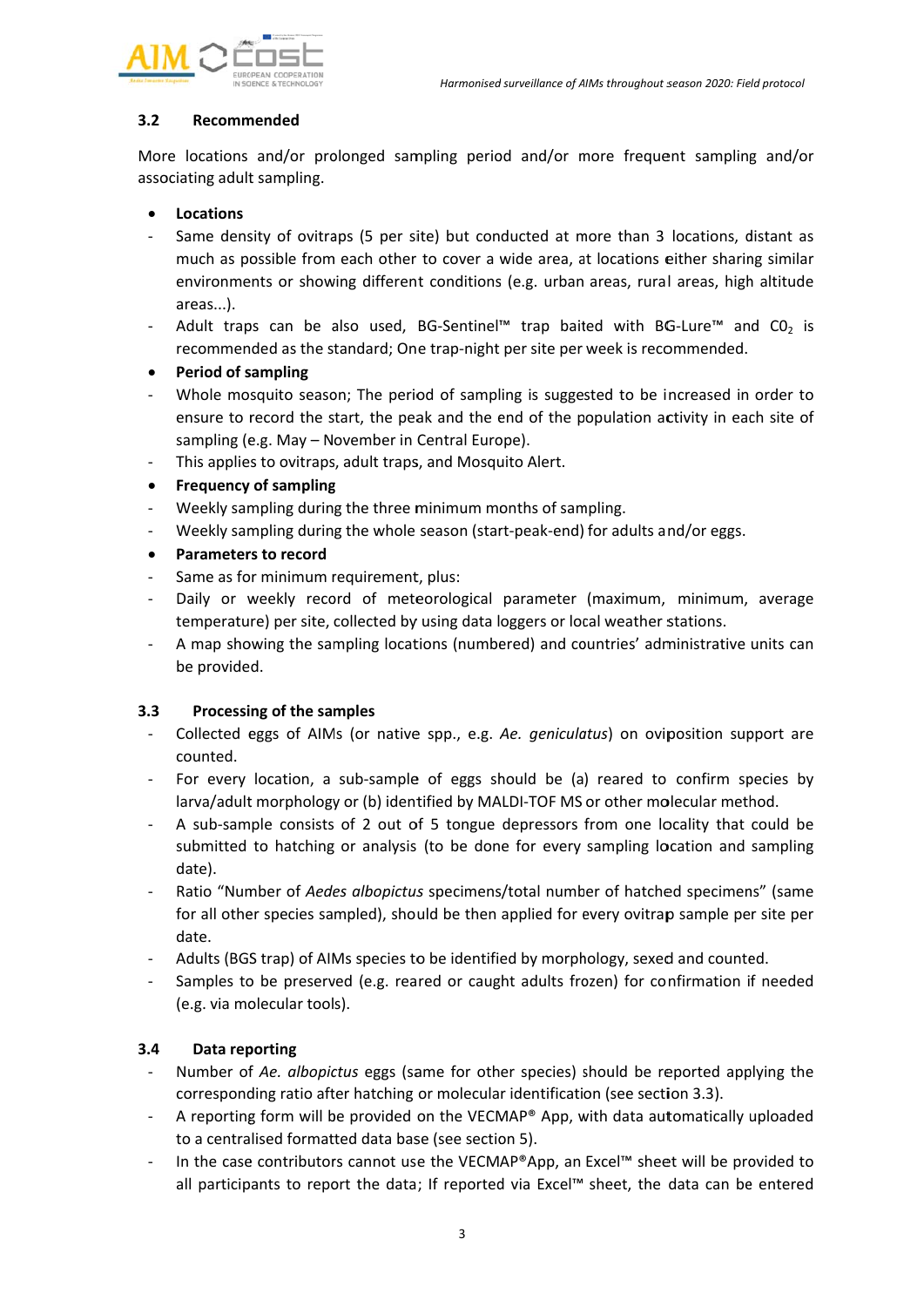

straight into the VECMAP® database via the Web component https://admin.VecMap.com; We will provide a login for each country to be able to access this platform and a manual on how to do this.

# 4. Mosquito Alert App

- The Mosquito Alert App can downloaded on the smartphone from Google Apps platform.
- General information about the app can be checked at: http://www.mosquitoalert.com/.
- The protocol for using Mosquito Alert in the framework of **AIMSury 2020** can be  $\mathbf{r}$ downloaded here: add link to AIMCitSci.

# 5. VECMAP®

- The VECMAP® App can be downloaded for free from Google Play for Android devices version 8.0 and higher and from the App Store for iOS devices version 11.4 and higher. The Web component can be found at url: https://admin.VecMap.com.
- Participants will be provided with the required login credentials to use the platforms.
- Each country will get access to its own project on a shared VECMAP® Workspace. The project structure, settings and digital forms will be the same for the projects of the different countries. This ensures a consistent system for data gathering, while keeping the data separated on country level. Since the databases of the different projects have the same structure, they are easily merged afterwards by an administrator of the Workspace (who has access to all projects in the Workspace).
- General information about the software can be checked at https://www.aviagis.com/VecMap.
- Guidelines for using VECMAP® in the framework of AIMSurv 2020 can be downloaded here: add link to AIMVecmap.

### 6. Contacts

If any doubt or comment, please contact any of the following persons:

| <b>Name</b>               | <b>Affiliation</b>      | E-mail                       |
|---------------------------|-------------------------|------------------------------|
| <b>Frederic Bartumeus</b> | Centre for Advanced     | fbartu@ceab.csic.es          |
| (Mosquito Alert)          | Studies of Blanes, SP   |                              |
| <b>Filiz Gunay</b>        | Hacettepe University,   | gunayf@gmail.com             |
|                           | Ankara, TR              |                              |
| <b>Sabine Meurrens</b>    | AVIA-GIS, BE            | smeurrens@avia-gis.com       |
| Miguel A. Miranda         | University Balearic     | ma.miranda@uib.es            |
|                           | Islands, SP             |                              |
| Dusan Petrić              | Faculty of Agriculture, | dusanp@polj.uns.ac.rs        |
|                           | Novi Sad, SR            |                              |
| Francis Schaffner         | FSConsultancy, CH       | fschaffner.consult@gmail.com |

### 7. Calendar

- Confirming participation in the 2020 AIM Surveillance: 30 April 2020.
- Set up final protocols and solving specific doubts of participants: 10 May 2020.
- Latest data report: 30 November 2020.
- Training course for analysing the data: December 2020 January 2021.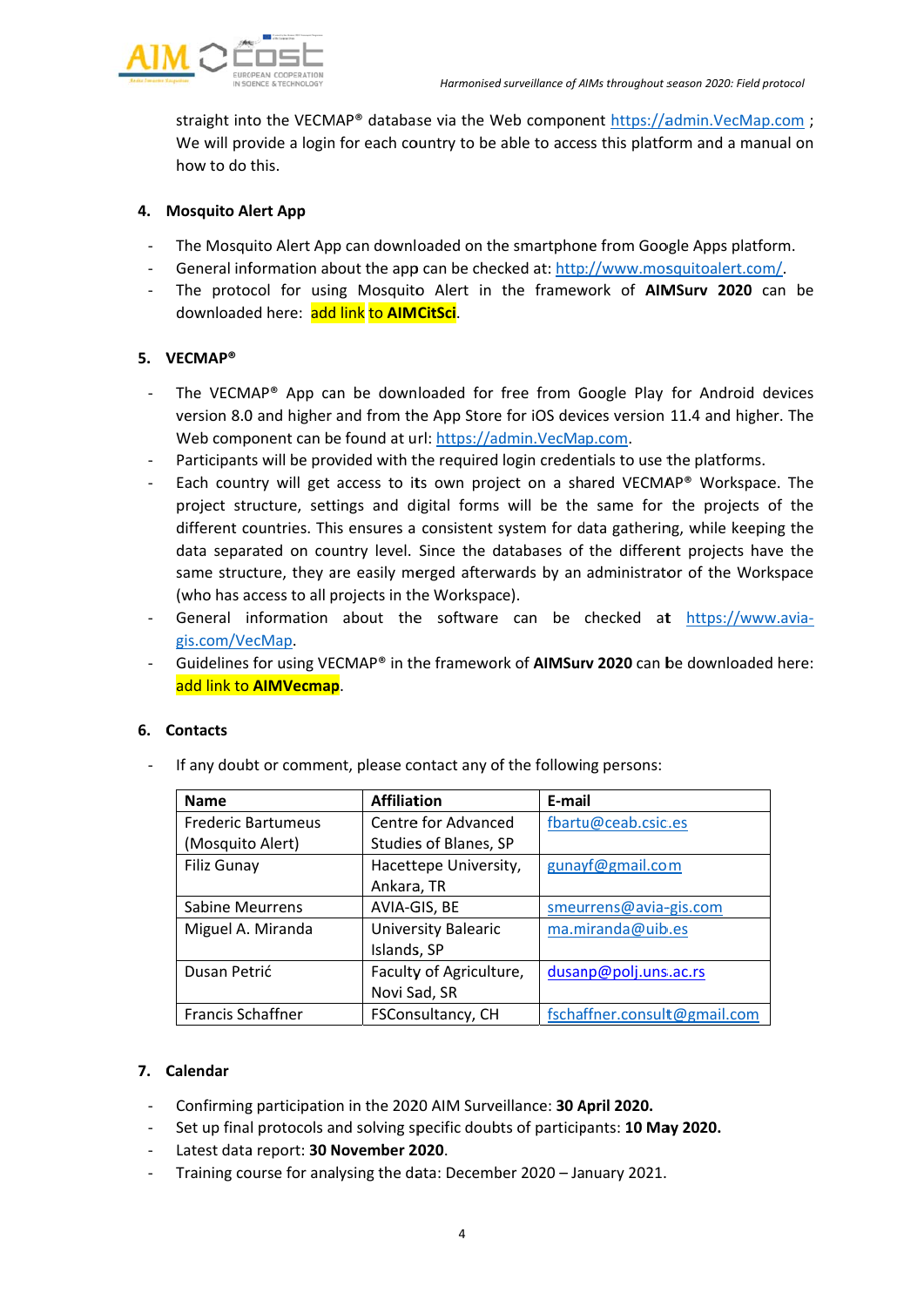

#### 8. Enrolling for the 2020 AIMSurv: We need you!

We need you to enhance our knowledge about presence/absence, abundance and seasonal dynamics of the AIM vector species in Europe. If you are willing to collaborate, please register online at:

https://docs.google.com/spreadsheets/d/1IDDMntIfsM6A56u5uu NkKUbxaaqJslKw8AEJHpzKlQ/ edit?usp\u003dsharing eid\u0026ts\u003d5e416d6c#gid=0

[also on Twitter]

#### Disclaimer:

Every participant (or institution) is owning the data he collects in the frame of that programme but agrees to share them for the AIM-COST project. AIM-COST will not use the data obtained from the different participants during the 2020 AIM Surveillance for any scientific publication without the permit of the owners. By participating in the 2020 AIM Surveillance you accept that the data provided by each participant will be part of the public database developed by the project AIM-COST in the web portal for improving networking in Europe about AIM species as one of the main objectives of the project. Participants are encourage to upload their additional data to the VectorNet data base (supported by ECDC and EFSA) that contributes to improve presence/absence and abundance at level maps European https://www.ecdc.europa.eu/en/disease-vectors/surveillance-and-disease-data, by sending data to the VectorNet Mosquito Group Leader (fschaffner.consult@gmail.com).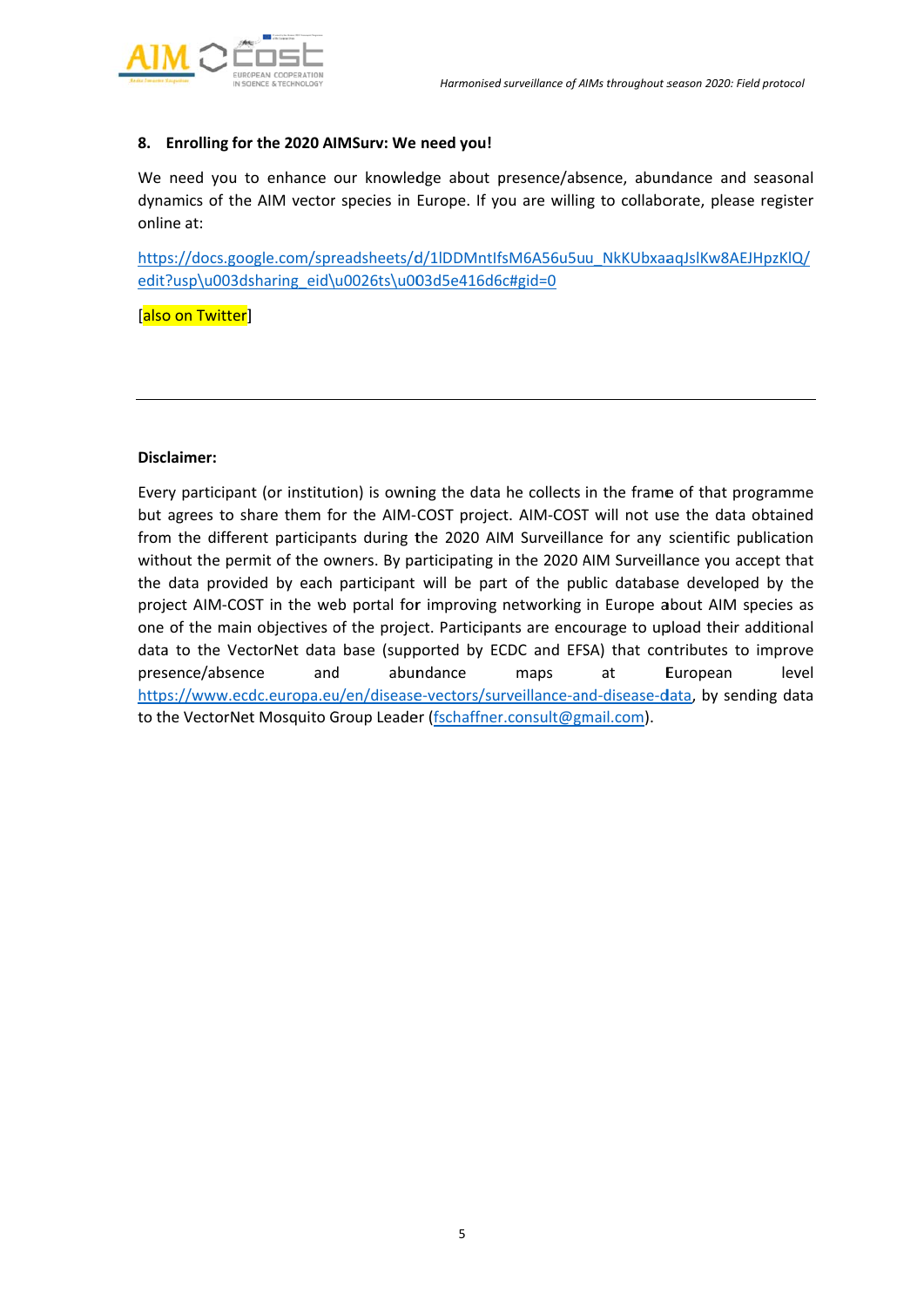

# **ANNEX 1 1. Practical d details for th he implemen ntation of AI MSurv proto ocol.**

# **A. OVIT RAPS**

### **1. O Ovitraps fea atures and eq quipment**

Ovitraps do attract adults which lay their eggs on the provided oviposition support. Ovitraps s consist of:

- A black plastic container with a total volume of approximately 1 litre with an overflow hole, filled with water to two thirds (Fig. 1).
- An oviposition support: a standard tongue depressor (1.7\*15 cm) should be used (Fig. 1); before use it can to be scratched with fish descaling knife.

For the management of ovitraps in the field, you might also need:

- $\Box$  A sharp object for the scratching of one side of a tongue depressor (e.g. fish descaling knife)
- □ Permanent marker for (1) writing the ovitraps code and start/positioning date behind the oviposition support (on the smooth side of a tongue depressor) and (2) writing the end/removal date on the sample zip bag
- $\Box$  White labels to record the code on the ovitrap
- $\Box$  Screwdriver to screw the overflow hole on the ovitrap (diameter about 5mm) in upper 1/3 of the container
- $\Box$  Thin wire or a big paperclip in order to fix the tongue depressor to the inner wall of the o ovitrap
- $\Box$  A warning waterproof label which will also have the necessary information about the project or the institution as well as contact information (e.g. phone number); Suggested dimensions of the label are as follows: a length of 15.5 cm and a width of 7 cm
- $\Box$  Container/canister for holding the water that will be used in the filling of the ovitraps during placement in the selected sites
- $\Box$  White plastic dish to check the presence of the larvae in the water remaining in the trap at t the time of i nspection
- $\Box$  Sample vial to take the larvae to the laboratory
- $\square$  Disposable plastic gloves for the operator
- $\Box$  Plastic bags to put the tongue depressors collected; Particularly suitable are the "zip it" bags with white marking surface
- $\Box$  Wrappers for the tongue depressors (e.g. kitchen towel)
- □ Android phone or IPhone to use the VECMAP app and record the geographical coordinates ( (in decimal f format)
- $\Box$  Kitchen sponge (paper towels) for cleaning of the ovitraps



Figure 1. Ovitrap components: black container Fig (left) and tongue depressor (right).



for placement. **gure 2.** The final set up of the ovitrap ready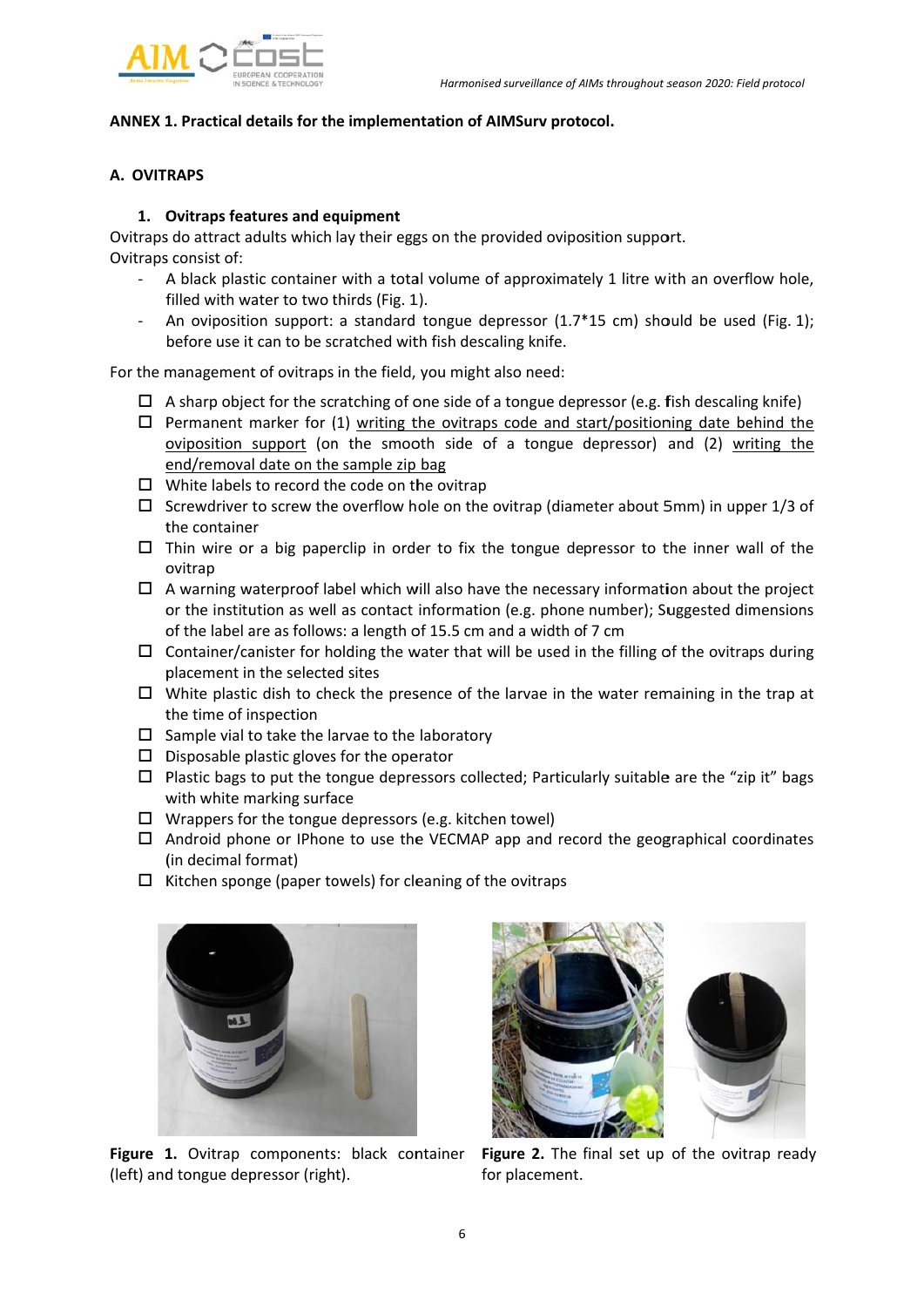

# **2. Preparation**

In the internal cavity of containers, the operator will fix the tongue depressor with the scratched (rough) side facing inside, using a small piece of wire or a big paperclip (Fig. 2). The tongue depressors are scratched to facilitate the adhesion of the eggs on its surface. The last step is filling with the ovitrap with tap water up to the overflow hole (approximately 2/3).

# **3. Placement**

Ovitraps should be placed in a shady and safe position (protected from easy access by humans and animals); on the ground or at the height of no more than 50 cm from the ground. Place traps near breeding sites (water collections, tyres...) or resting places (bushes, trees...) to be easily detected by the gravid females of AIM, which are attracted by the dark color of the ovitrap and the wooden support, and lay eggs on the latter. The position of the ovitraps should be kept fixed at same place along the season (and over the years).

In the selected area each ovitrap should be placed distant by 15 to 100m from each other in order to cover a wide area (Fig. 3-5). Each ovitrap should be marked with a unique code identifier on both the outside of the container (label) and the smooth top side of the tongue depressor (Fig. 6-7), with a permanent marker.

Once the final positions are selected, the ovitraps should be placed each time exactly at the same place and not moved during the sampling period, except for particular reason (e.g. frequent disturbance by people or animals, first misplacement at the sun-exposed place...). If ovitraps are lost systematically at a selected site, a new and more hidden site should be chosen in order to continue monitor ing.

Ovitraps should be checked (remaining water checked for the presence of the larvae, traps emptied and cleaned inside, tongue depressors replaced, water refilled), in biweekly or weekly intervals (see main protocol). Small variations of 1 or 2 days are accepted, given the real dates (start/positioning and end/removal) are reported.



Figure 3. An appropriate site for ovitrap placing Figure 4. Wrongly chosen, sun-exposed position (under a bush)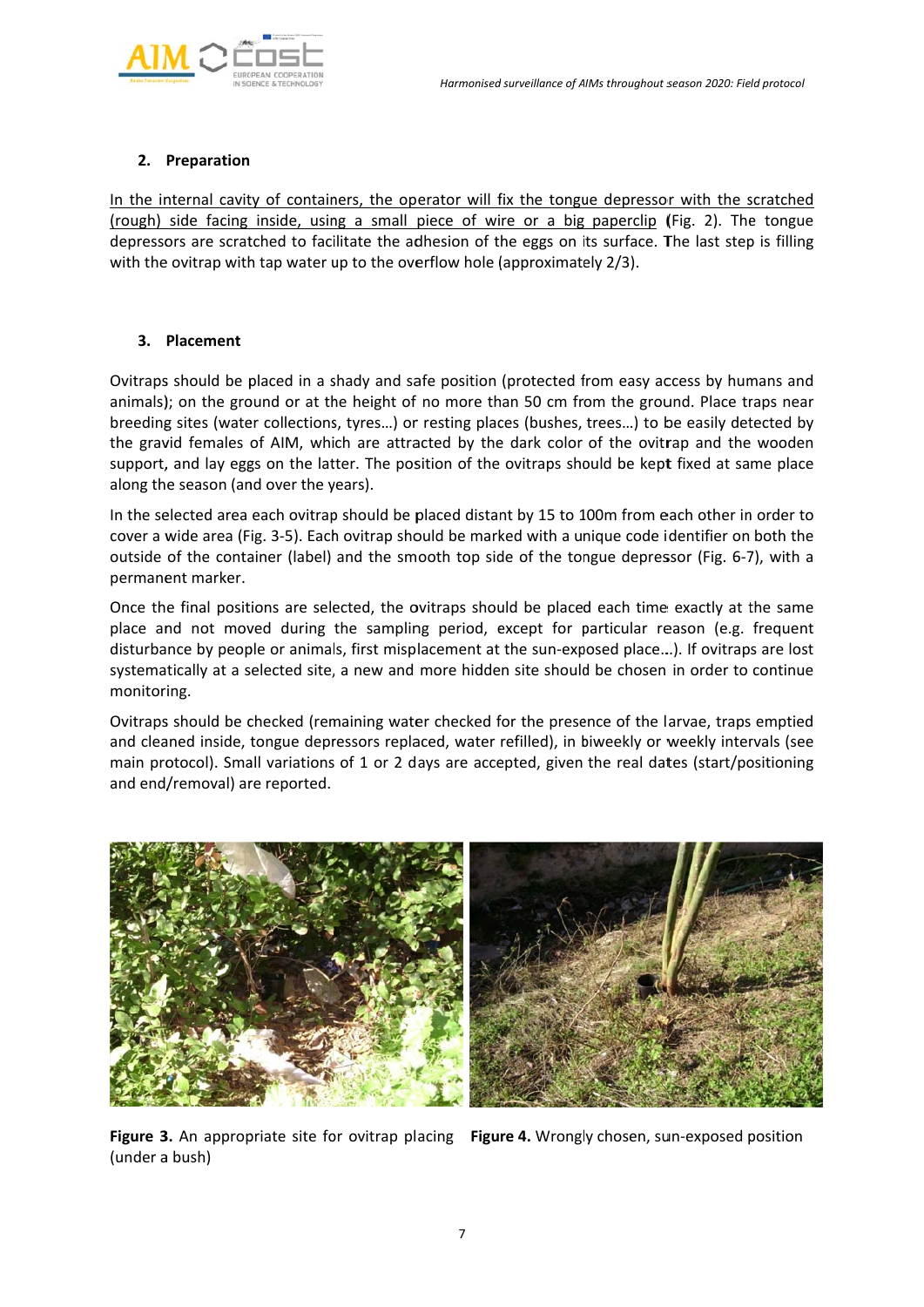



**Figure 5.** An appropriate site for ovitrap placing Figu (betwee n walls)



re 6. Wooden stick with ovitrap code



Figure 7. Ovitrap with a label

# **4. Replacemen nt of tongue depressors (and ovitrap ps)**

At the end of one sampling period (7/14 days after the placement), the tongue depressor s collected, wrapped with a slightly wet paper kitchen towel (to avoid dehydration of the eggs) and stored in a plastic "zip it" bags (Fig. 8). It is highly recommended to mark the "zip it" bags, with the code for the site with 5 ovitraps and date of sampling. These samples should be kept at room conditions and processed as soon as possible (1-2 days after collection) for hatching or PCR or MALDI-TOF MS analysis. le<br>should be

In case of possession of two sets of traps, the first set should be replaced by the clean and dry ones brought from the laboratory. After return to the lab, inner walls of the ovitraps used in previous period must be cleaned thoroughly with soap and water using a sponge, rinsed with clean water and allowed to dry until the next sampling (Fig. 9). This step is also essential because there is a high risk to have remaining eggs in the ovitrap which in the next sampling will hatch (when flooded with water) and create a new breeding site.

IMPORTANT: Do not forget to fill the VECMAP App sheet with data at every sampling site.